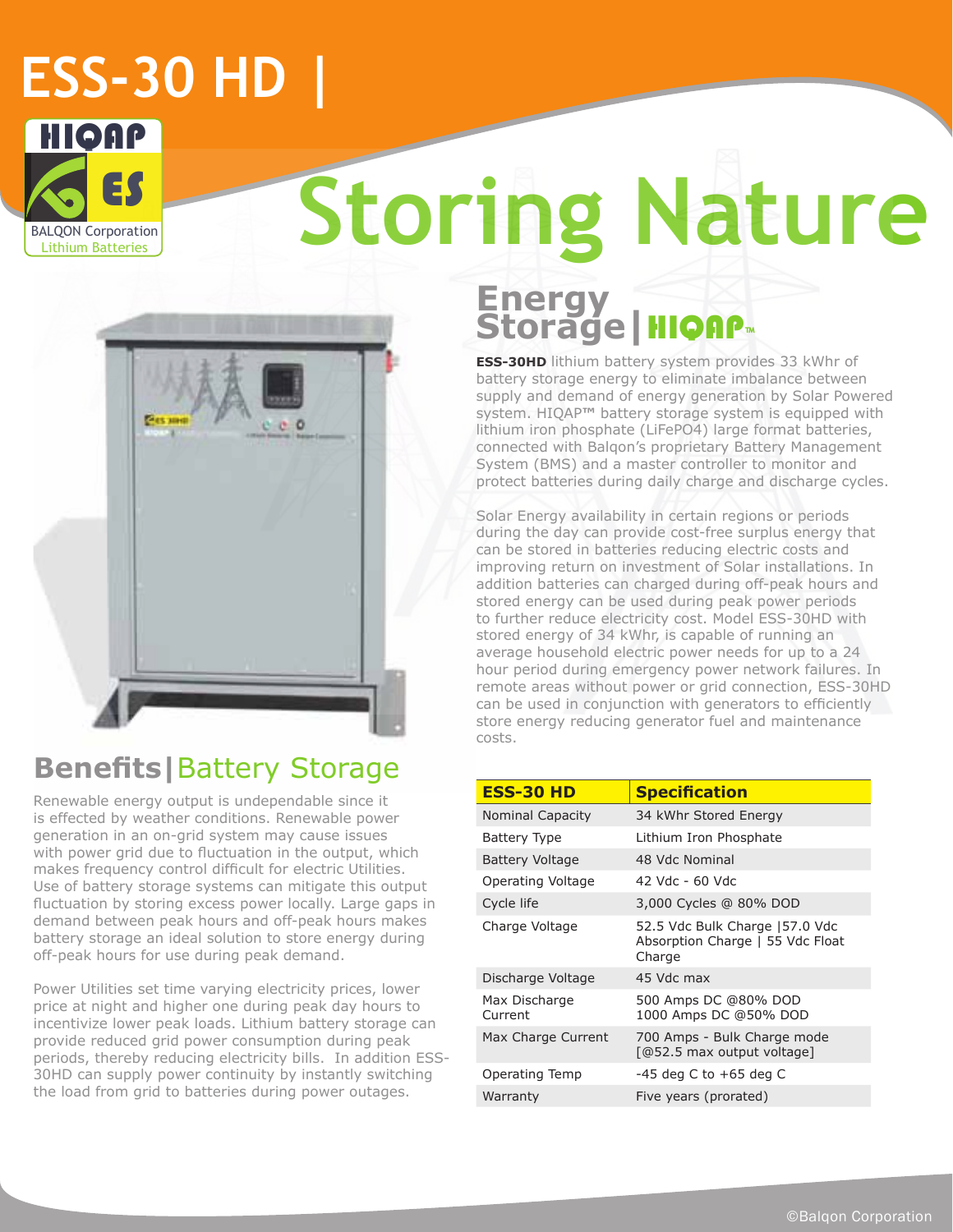# **ESS-30 HD |**

## **System|**Battery Management & Safety

Balqon ESS-30HD, HIQAP™ lithium battery storage unit contains integrated battery management system that monitors each battery cell voltage and temperature during charge and discharge cycles. Balqon proprietary QANBUSS™ battery management system controls charging, discharging, balancing of lithium battery cells with intelligent functionality that extends battery life. QANBUSS™ functionality allows ESS-30HD to be charged or discharged by standard charge controllers and inverters.

The safety and life of lithium battery pack greatly depends on operating conditions such as charge/discharge rate, State of Charge [SOC%],load characteristics and temperature. The crucial role of battery management system is to ensure that each individual cell is operated within safe limits to extend battery life.



There are three key factors that determine safe reliable operation of lithium battery storage system: Pack Voltage |Cell Voltage|Temperature. Pack Voltages for Charge and Discharge cycles are user adjustable on most leading Charge Controllers and Inverters in the market. Prior to connecting with ESS-30HD, Solar charge controller and Inverter must be programmed to match specifications. Once ESS-30HD unit is powered "ON", QANBUSS™ will automatically monitor each cell voltage and temperatures during daily use. ESS-30HD is equipped with contactors on charge and discharge side of the circuit that protects the batteries in case of a failure in the system. In addition the system is equipped with four relay outputs that can be used to control external equipment, such as charger, inverter, buzzer,generator etc.

Adding ESS-30HD to a current solar installation or replacement of a existing lead acid energy storage is as easy as connecting four cables to external power studs mounted on side of the battery enclosure. Simple program changes to the Solar Charge controller and Inverter, and ESS-30HD is installed and operational in minutes.

#### **# Description** a Solar Charge Controller|48 Volt charge controller with modified bulk/absorption/float voltage configuration; power cables connected to bulkhead connectors on battery enclosure. b AC Inverter| 48 Volt input to 110 VAC or 230 VAC output with modified under voltage shutdown specifications; input power cables connected to bulkhead connector on battery enclosure. 1 Lithium Battery|Lithium Iron Phosphate batteries connected in series and/or parallel configuration; nominal voltage 48 volts; each cell connected to Battery Management System and Cell balancing circuit 2 Power "ON" | "STOP" | Manual system control buttons; independent control of charge and discharge circuits for maintenance or replacement 3 Battery Monitor/Display |Optional display shows each cell voltage, temperature, SOC and user controlled adjustable parameters; Kwhr meter; input charge and output discharge current 4 Accessory Relays|Four 12 Volt relays for accessory controls external chargers, generators, fault lights etc. 5 Charge Contactor Control|12 Volt contactor controlled by BMS system, contactor opens if one cell voltage reaches above 3.8 Vdc or pack voltage reaches above 52.5 Vdc; requires manual reset 6 Battery Management System|15 Cell battery management system, monitors individual cell voltage, pack voltage, input and output current; calculates SOC%, Kwhr stored and used; cell temperatures 7 Discharge Contactor Control| 12 Volt contactor controlled by BMS system, contactor opens if one cell voltage reaches below 2.8 Vdc or pack voltage reaches below 45 Vdc; requires

8 QANBUSS™ Battery Control Unit|Multiplexer unit monitors cell voltages, temperatures, provides relay and contactor controls|diagnostic tools

manual reset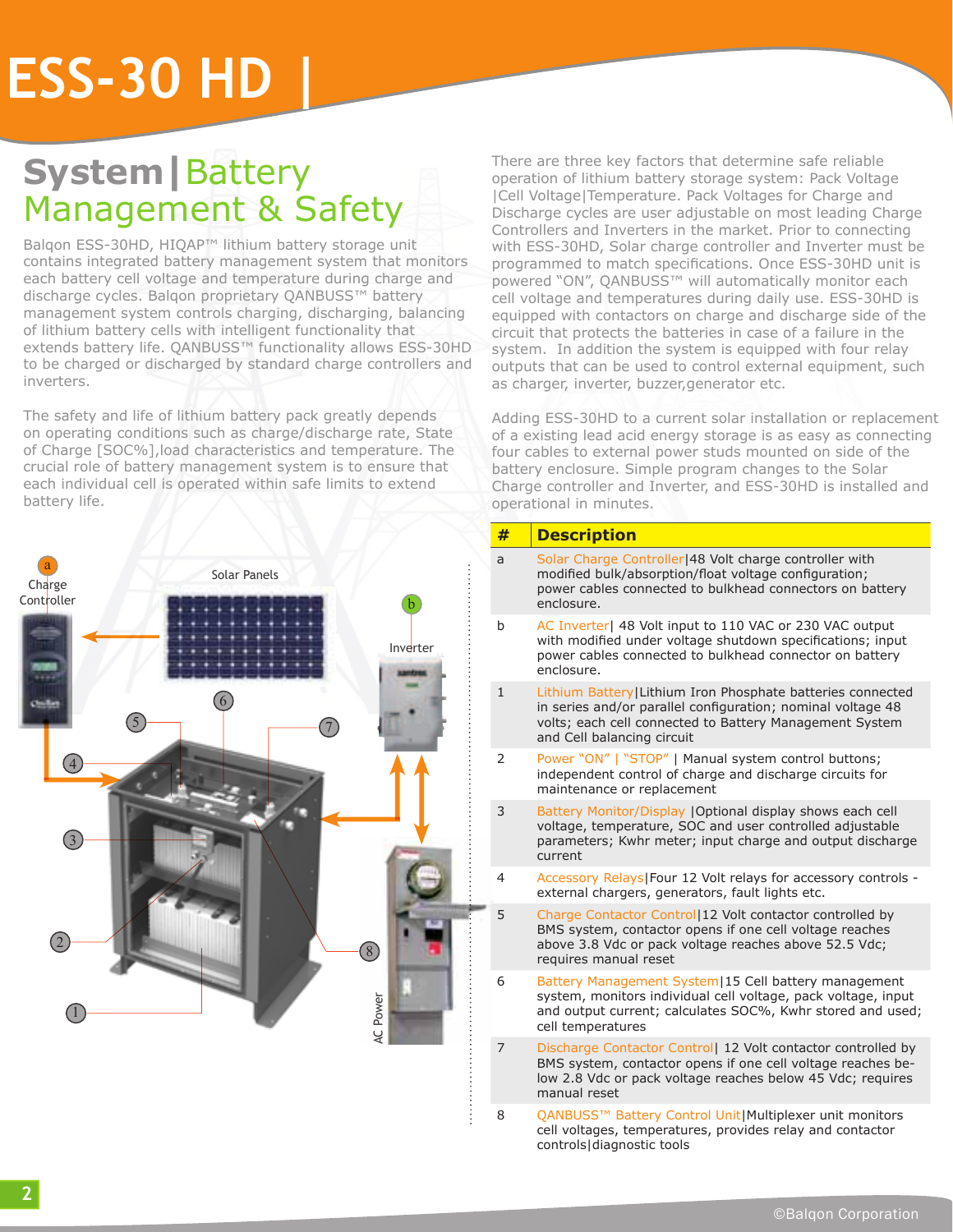# **|ESS-30 HD**



## **Value|**Energy Density| Discharge Rate|Cycle Life|Transfer Efficiency

Emerging role of Energy Storage in both off-grid and ongrid applications has led to development of new battery chemistries with increased cycle life and transfer efficiency ideal for renewable Energy Storage System (ESS). Balqon ES-30HD, HIQAP™ battery storage uses Lithium Iron Phosphate battery with Yttrium (LYP) batteries, which is known to be the safest in Lithium-Ion group of batteries.

Lithium Iron Phosphate batteries have been used in electric vehicles for over a decade and are known for their high energy density (wh/L) and specific energy (wh/kg) when compared to lead acid batteries. In addition to these features, LYP delivers longer cycle life, efficient energy transfer and higher performance in both cold and hot environments.

Energy Density of LYP battery is approximately 1/2 the size, and 1/3 the weight of an equivalent lead acid battery. Higher discharge capability of LYP battery (80% DOD) allows use of lower amp hour LYP battery compared to an equivalent lead acid battery.

Discharge rate is a critical consideration in determining the battery capacity for use in Energy Storage System (ESS). Combination of high discharge rate and higher depth of discharge % (DOD) of a LYP battery, only 54% of lead acid ahr capacity equivalent is needed for LYP replacement battery. ESS application requiring 100 ahr (12.5 amps/hour) discharge during eight hour period will require 125 ahr LYP battery or 230 ahr capacity lead acid battery.

Cycle life is a measure of battery life expressed in terms of number of charge and discharge cycles after which the battery becomes unusable. In lead acid batteries, sulfation is the leading cause of battery end of life. Since most lead acid energy storage is not equipped with battery cell management, imbalance in lead acid cells leads to sulfation and end of battery life. This condition is particularly true when cells are connected in large series configuration. In addition high ambient temperatures and/or high charge and discharge rate increases speed of chemical reactions which leads to development of undesired molecules. These molecules increase chemical impurities in a battery changing cell morphology which leads to slow degradation in battery capacity leading to end of battery life. In sealed lead acid batteries higher temperatures can also result in increased internal pressure inside the battery leading to mechanical failures. Higher energy density of active material in lithium batteries provides over 4 times the cycle life of an equivalent lead acid battery. ESS-30HD is equipped with sophisticated battery management systems that monitors and balances individual cells during its lifetime. Under similar charge and discharge rate, lower internal resistance of the LYP battery keeps internal temperature significantly lower than a lead acid battery. Lower internal temperatures reduces development of undesired molecules and impurities resulting in longer cycle life of LYP battery.

Transfer Efficiency of energy produced from renewable energy sources to storage batteries can significantly influence cost of the overall system. Poor transfer efficiencies of lead acid require 20% larger solar installations when compared to LYP lithium storage systems. Lead acid batteries due to their high internal resistance have a transfer efficiency of 72 - 76% compared to 96% transfer efficiency of the LYP battery. A 50W, Solar panel installation can produce 400 whr of energy during an 8 hour period, but only 304 whr of this energy will be stored by lead acid batteries, meanwhile a 40 watt solar panel installation with LYP batteries would store the same amount of energy during an eight hour period.